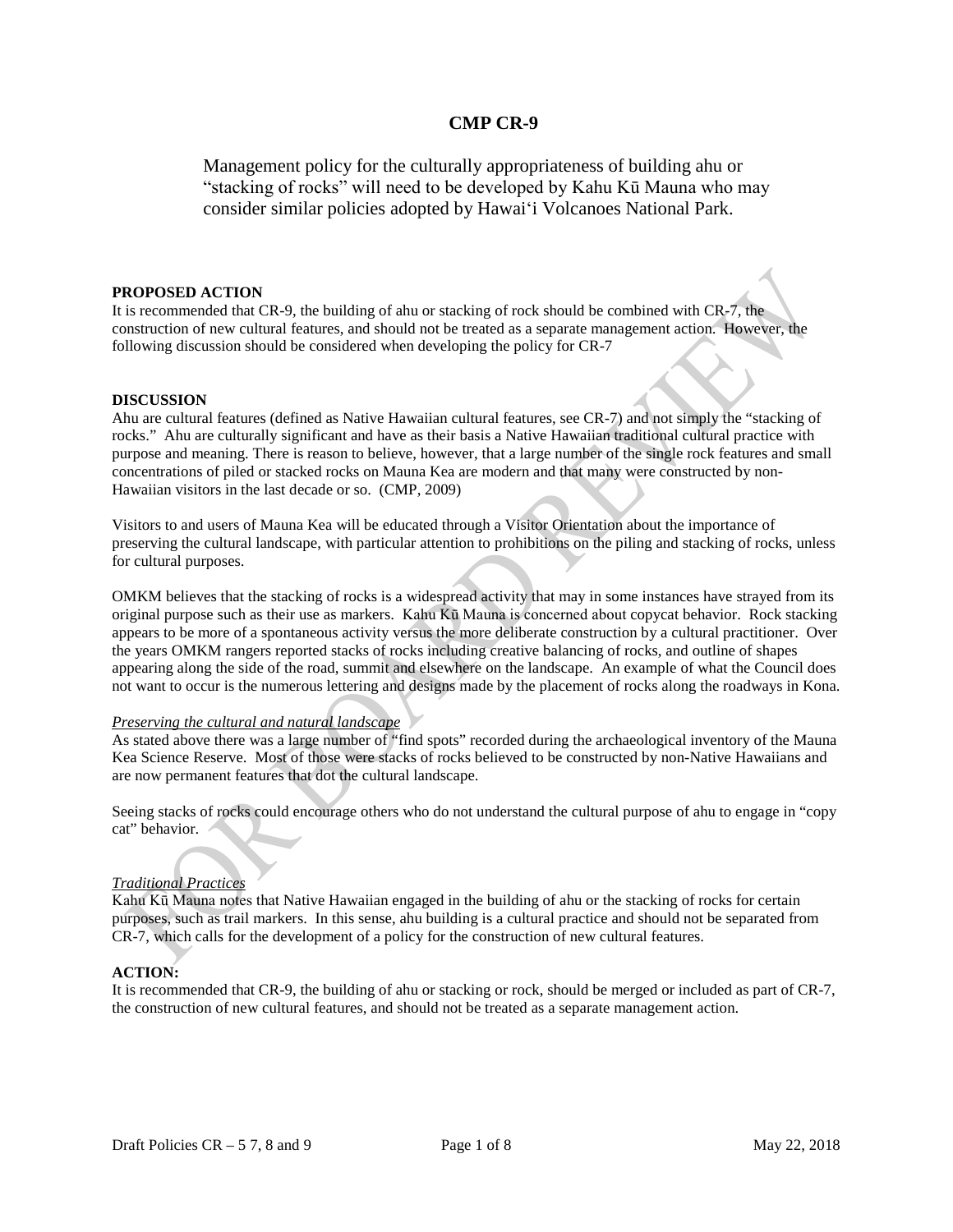Kahu Kū Mauna shall take the lead in determining the appropriateness of constructing new Hawaiian cultural features.

### **PROPOSED POLICY**

Following is a proposed policy for erecting and maintaining new cultural features such as, for example, shrines, alters or ahu:

- 1. Any Native Hawaiian who would like to construct a new cultural feature shall, prior to any construction or preparation for construction, register the proposed site of the new cultural feature with the OMKM. OMKM will keep a record of the location and contact information of the responsible party. Responsible party means the person who registers the proposed site.
- 2. New cultural features shall be placed out of plain sight, or a minimum of 100 yards from existing roads and in designated areas to discourage copycat behavior. Plain sight includes areas close to or adjacent to roads, parking areas, driveways or within 100 yards of buildings.
- 3. New cultural features shall not be placed in any areas used for operations.
- 4. Any and all new cultural features shall not be placed in any area that would create a risk to public health, safety or the environment.
- 5. New cultural features shall be placed at least 200 feet from existing historic sites.
- 6. New cultural features shall be made of natural materials from the surrounding area, but shall not be removed from existing historical sites. Removal, disturbance or damage to historic sites is a violation of state law, HRS 6E-11.
- 7. New cultural features are to be maintained by the responsible party.
- 8. Upon observation that the structure has been disturbed or damaged, OMKM shall contact the responsible party.
- 9. If the new cultural feature is constructed from or includes in its composition materials that are not from the surrounding area it will be removed and the incongruous materials disposed of.
- 10. New cultural features that have not been registered with the OMKM prior to construction may be subject to removal.
- 11. All applicable Hawaii State laws and regulations shall apply.

# **DISCUSSION**

The construction of Hawaiian cultural features is an extremely sensitive issue. Many Native Hawaiians will be the first to say that it is not their kuleana to judge the cultural practices of another Hawaiian or to judge without knowing the reason for constructing a feature. The CMP discussion on CR-7 states the intent of this management action is to develop a process to determine culturally appropriate protocols and to develop guidelines to assist in formulating culturally appropriate protocols, such as determining "which kinds of features and locations are appropriate or inappropriate as well as if and when a regulatory review process is necessary."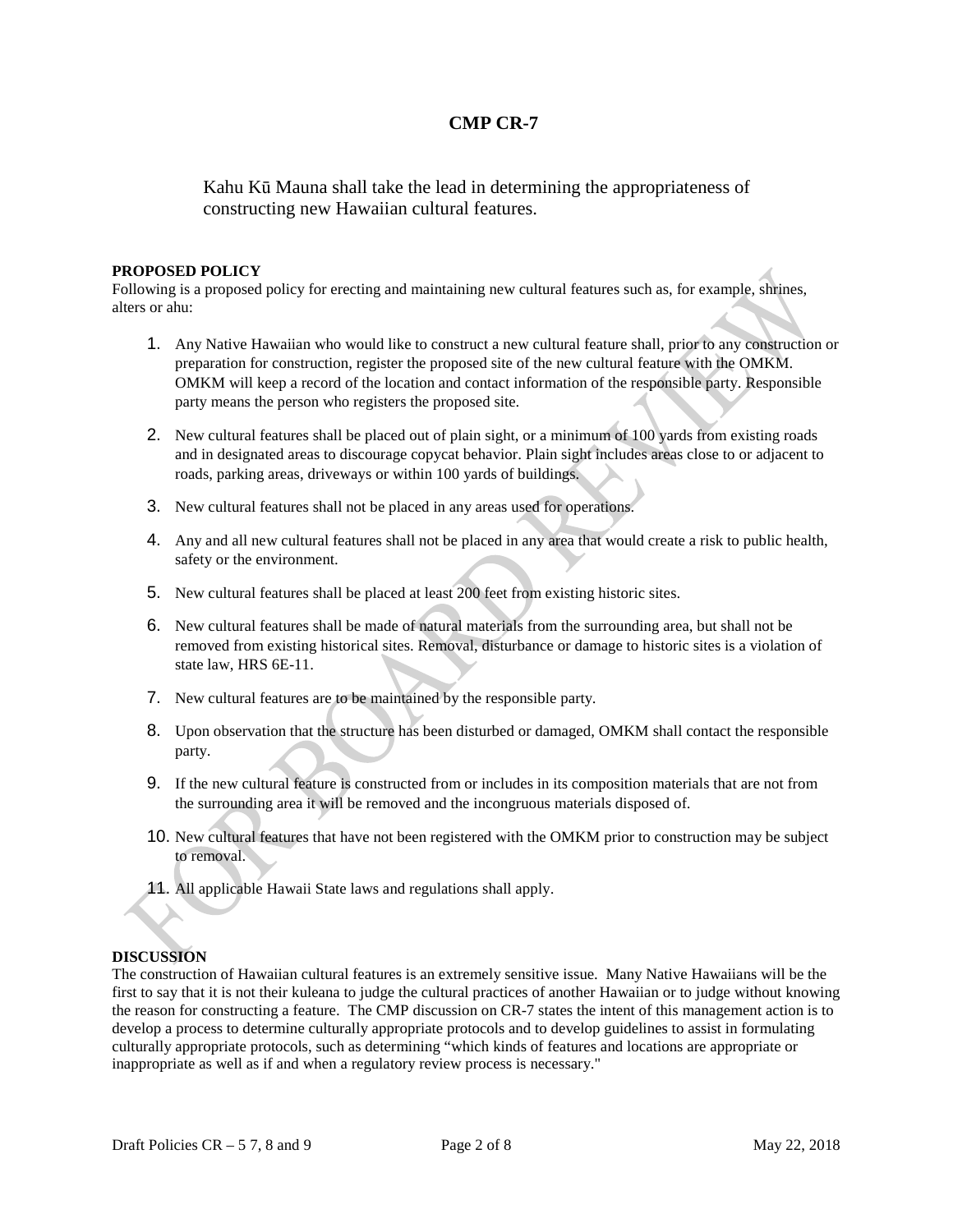CR-7 states that Kahu Kū Mauna should "take the lead in determining the appropriateness of constructing New Hawaiian cultural features." However, in reviewing this management action Kahu Kū Mauna agrees that it is not their kuleana to develop culturally appropriate protocols for constructing cultural features. Protocols are personal and private in nature and to develop a one-size-fits-all protocol is not appropriate. Further, to question a person's reasons for constructing a cultural feature may be viewed as niele or not another person's business. More importantly the exercise of Native Hawaiian traditional and customary rights is constitutionally protected subject to regulation as permitted by law. Kahu Kū Mauna does not have the authority to regulate the traditional customary practices of other Native Hawaiians.

## *Legal consideration*

The University by its lease is required to comply with all federal, state and county statutes, rules and ordinances. The University's managed lands on Mauna Kea are classified Conservation District lands and fall under HAR 13-5 which governs land uses. Land uses are defined in the HAR and may be allowed depending on the type and subzone designation. The definitions of land use includes: 1) the "placement or erection of any solid material on land if that material remains on the land more than thirty days, or which causes a permanent change in the land area on which it occurs" and 2) "the construction, reconstruction, demolition, or alteration of any structure, building, or facility on land." The rules do not specifically address the construction of cultural features, however, if either 1 or 2 above occurs, a form of permit is required by DLNR. Newly found unpermitted stacks of rock that remain become permanent structures that change the land area.

Although rules governing the Mauna Kea Ice Age Natural Area Reserve (NAR) or Forest Reserve (FR) do not apply to UH's managed lands, the NAR and FR are integral parts of the cultural landscape of Maunakea. OMKM recognizes political boundaries should not be a reason for parceling the cultural landscape. OMKM acknowledges the NAR and FR rules prohibit engaging in construction or improvement and removing, damaging, or disturbing geological features or substance. But OMKM and Kahu Kū Mauna are aware that that the right of Native Hawaiians to practice and exercise traditional and customary practices is constitutionally protected subject to regulation of such rights as permitted by law.

### *Historic Sites*

Pursuant to HRS 6E-11, it is a violation to injure, destroy or alter any historic property (an historic property includes, for example, any building, structure, object or site that is over fifty years old). The potential exists for the uninitiated to use rocks from an existing historic site for the construction of a cultural feature. Several years ago an OMKM ranger reported a new stack of rocks on the summit. Some of the rocks used for this new structure may have been taken from a nearby historic property which is also on SHPD's list of historic properties.

### *Preserving the cultural and natural landscape*

Another major consideration is preservation of the cultural landscape. The building of new features should not be constructed without some thought for maintaining or removing them after the purpose for which they were built has ended.

It is OMKM's responsibility to preserve not only the cultural landscape, but also the natural landscape, biological community, and geological conditions. It is not uncommon to bring and leave flowers, leaves and other plant parts, sometimes with viable seeds, especially those that are easily distributed by wind. Food items left behind can attract vermin such as rats and mongoose, or undesirable arthropods, including ants. Often times man made articles are left behind such as beer cans, crystals, and statues. These, plus plant material and food items left behind, eventually become trash or are blown about by the winds. The breakdown of biological matter could end up providing habitat or encourage growth of unwanted species

The BLNR approved Public Access Plan for UH's managed lands on Mauna Kea contains a hierarchy of public access control with personal responsibility being the fundamental and lowest level of control. It states:

"As individuals we bring our own personal sense of responsibility and kuleana to Mauna Kea. This sense of kuleana is shaped by our upbringing and by the degree to which we have been taught to act with common courtesy, humility and respect both for nature and for other people…Although this sense of responsibility may not be shared equally by all members of the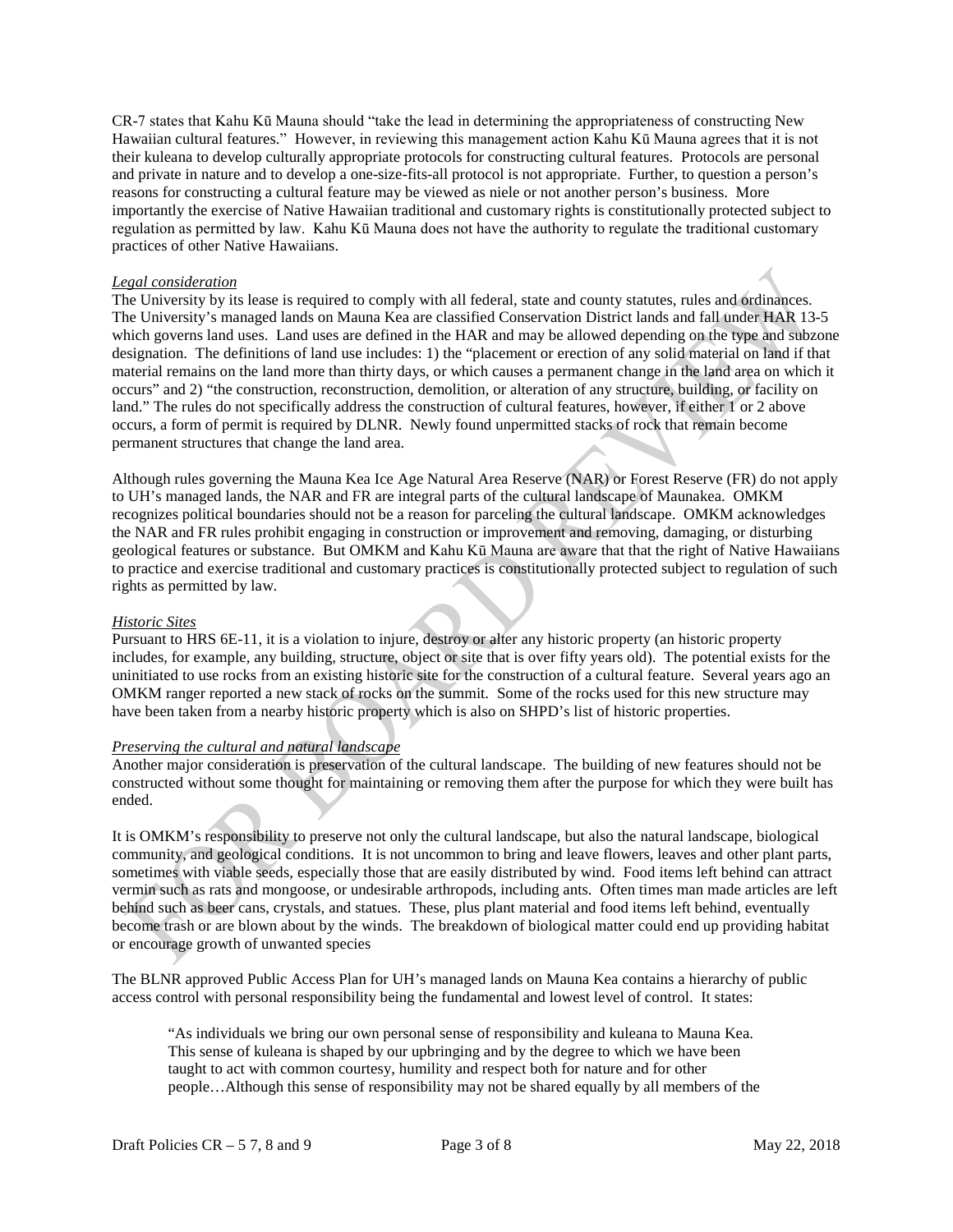public, there is a foundation of personal accountability upon which to build. The most effective management tool is the ability of each individual to take responsibility for their own actions…."

### *Kahu Kū Mauna Discussion*

Kahu Kū Mauna began discussing this issue in 2010. It was assumed that this policy, along with others would be incorporated into the OMKM's Administrative Rules. However, in 2015 it was apparent that the administrative rules were going to be delayed. Kahu Kū Mauna then began to revisit the policy for CR-7/9. After consultation with the community Kahu Kū Mauna finalized this policy in 2017.

### Policy Provisions

The OMKM included a registration process for any new cultural features Native Hawaiians wish to construct on Maunakea to help facilitate management of UH's managed lands. If a new feature is registered the OMKM will be able to contact "the responsible party" if there are any changes to the feature. Also, personnel who work on Maunakea will be made aware of its existence. The "responsible party" will be responsible for the maintenance of the feature. "Maintenance" includes, but is not limited to, keeping the feature free from debris and repairing the feature if necessary.

At the October 13, 2010 Kahu Kū Mauna meeting, the subject of the lele on the summit was discussed. That lele was erected by the Royal Order of Kamehameha. At that meeting the representative for the Royal Order stated that if "we put up something, we are responsible for it. It was decided that the Royal Order would be informed of any vandalism and damage to the lele." It was also at this meeting that Kahu Kū Mauna began discussing the use of some type of process regarding new cultural features. The idea of having a Native Hawaiian obtain a permit through the OMKM had been entertained. However, a simple registration process would be more appropriate and would address OMKM's and Ranger's concern about knowing the location of the new permitted feature. The registration process would enable OMKM staff to review this policy with Native Hawaiians who would like to construct new cultural features so that all parties have an understanding of each other's position leading to a more respectful attitude of the culture, history and future.

The requirement that it be placed out of plain sight is a directive from the Cultural Resources Management Plan. Speaking directly about the issue of new cultural features: "The proliferation of such features is undoubtedly a result in part of what is popularly known as the "copy-cat effect." The appearance in recent years of large numbers of rock piles at Hawaiʻi Volcanoes National Park led the Park's committee of cultural advisors to view the construction of such features as a misguided practice resulting in the desecration of Hawaiian culture and, thus, a "cultural sacrilege" (Honolulu Advertiser Nov. 4, 2005). The increase in the number of rock piles and the implications for land managers was discussed in a draft interim monitoring plan developed by PCSI in 2006" (CRMP 4-20).

If the new features were placed in plain sight there may be the temptation for others, not Native Hawaiian cultural practitioners, to mimic the behavior. Naturally, the new features could not be placed in any areas that would constitute a safety hazard. This would include roadways, areas adjacent to roadways, driveways, areas adjacent to driveways near buildings or any areas used for operations. Further, having cultural features in plain view can also result in vandalism or inadvertent disturbance or damage to the sites. Constructing the features out-of-site or a distance away from the road and historic sites will help to prevent disturbance to new and historic sites.

The condition of using only natural materials found in the surrounding area is required to minimize any environmental hazards concerning the introduction of any animal or plant species that is not found on Maunakea. Fire ants and invasive weeds are some examples. Items left behind that are not originally part of the natural landscape should be removed.

# **ACTION:**

### **Need for a Process**

There needs to be a process that accommodates those wishing to exercise their cultural practices, and which ensures compliance with regulations, prevents disturbance or damage to historic sites, and provides for proper maintenance to help preserve the cultural and natural landscape,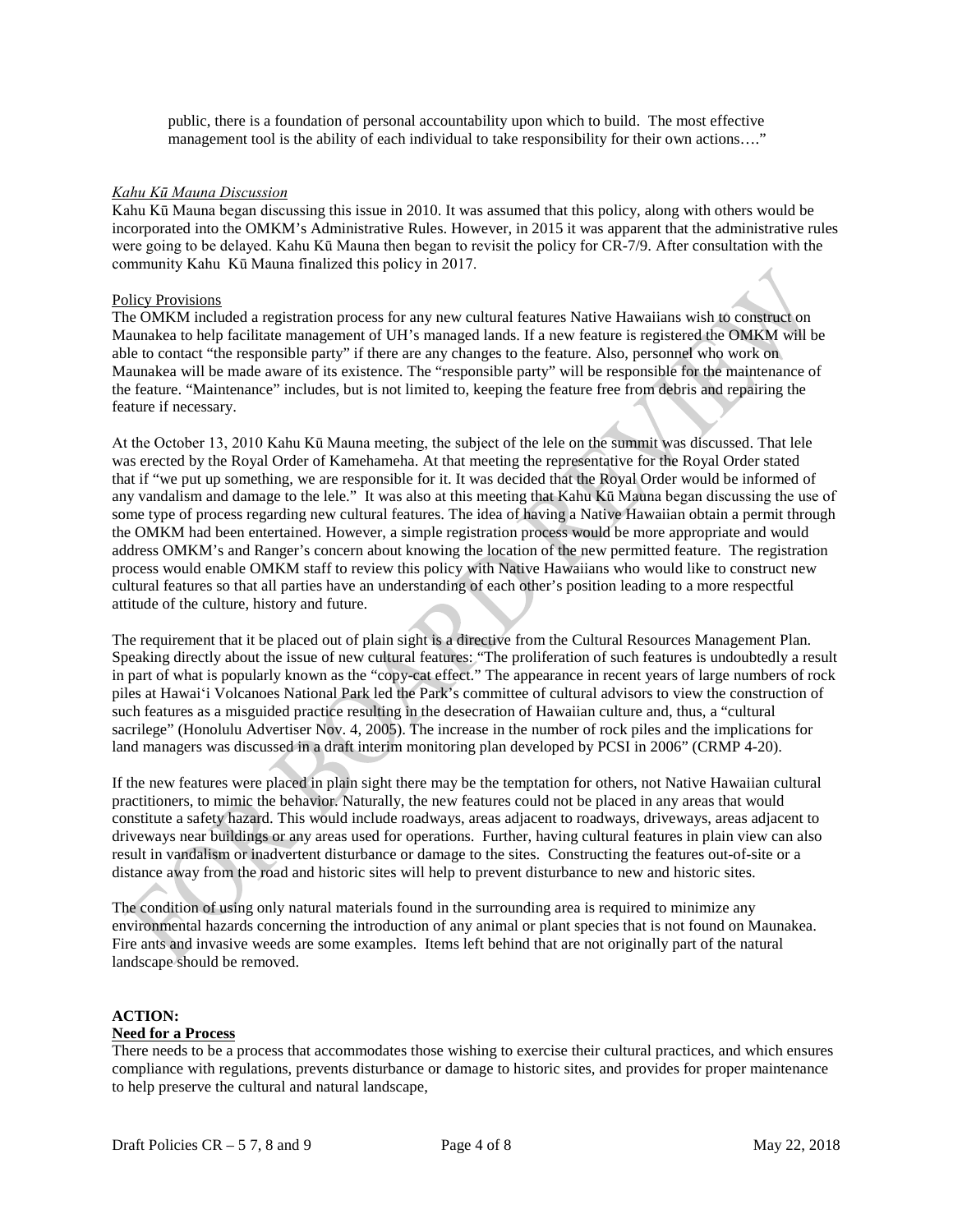# **Permit**

To comply with conservation district rules the OMKM process requires registering with OMKM.

- The application for registering shall include the date, name of the person, contact information, location, description, and longevity/permanence of the feature, and a photo of the feature after it is completed.
- OMKM shall work with the applicant regarding areas where the applicant wants to construct his/her feature. OMKM could provide a map depicting areas that are 200 ft. away from existing historic sites; a100 yard buffer from the access road; and boundaries of UH's lands. In addition, designated areas shall avoid locations containing threatened and endangered species. The buffer zone for the latter shall be determined depending on the particular threatened or endangered species
- The application shall be accompanied with the terms of the permit including a discussion on the purpose and reasons for the conditions, OMKM's roles, and the responsibilities of the applicant.

OMKM will apply for a permit from DLNR for the new structure.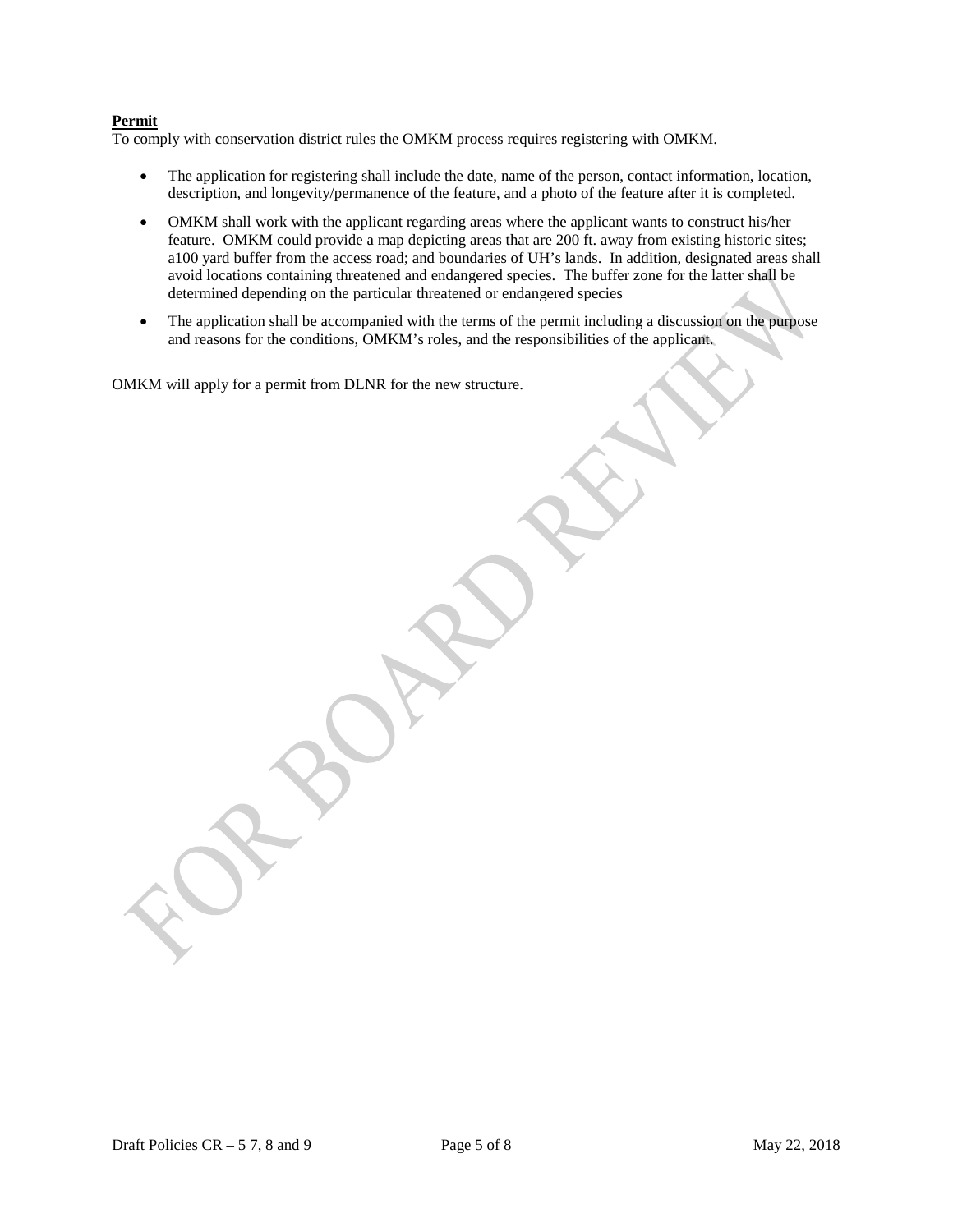Develop and adopt guidelines for the culturally appropriate placement and removal of offerings.

### **PROPOSED POLICY**

- 1. Offerings shall not be placed on existing historic properties, roadways, pathways or existing structures or areas used for operations.
- 2. Offerings including food will be removed.
- 3. Any offerings that present health, safety or environmental concerns issue shall be removed.
- 4. All applicable Hawaii state laws and regulations shall apply.

### **DISCUSSION**

Mauna Kea Cultural Resources Management Plan

The CRMP makes the following observations:

"There are a number of cultural practices that could potentially affect historic properties. One practice that has become a major management problem in many places in Hawai`i, including many State Parks, are those involving offerings placed on shrines. At a number of religious sites and culturally significant places in Hawai`i, accumulations of offerings have become obtrusive and distracting to the point that they can have an adverse effect on historic properties. Organic offerings become a problem as they deteriorate or are dispersed by winds, while inorganic offerings, such as stones or objects made of modern materials, remain at the site for considerable periods of time unless removed. "(CRMP 4.1.2.3)

Natural Area Reserves (NAR) and Forest Reserve rules

- Both the NAR and the FR rules prohibits the alteration of historic properties.
- Both the NAR and FR do not allow the introduction of any plant or animal, except as approved by their board.
- In order to avoid direct conflict with NAR and FR rules the draft policy for C-5 includes provisions that disallows:
	- Any offerings that present health, safety or environmental concerns shall be removed.
	- Any food offering is considered a health and environmental concern.

In addition, the following shall also apply to CR-5

- Offerings placed on any roadways, paths, structures and areas used for operations are considered to be a safety hazard.
- The UH's Master Lease for the UHH managed lands specifies that the UHH will adhere to the laws of the State of Hawaii.

### **ACTION:**

It is recommended that the policy for CR-5, the placement or removal of offerings, be approved.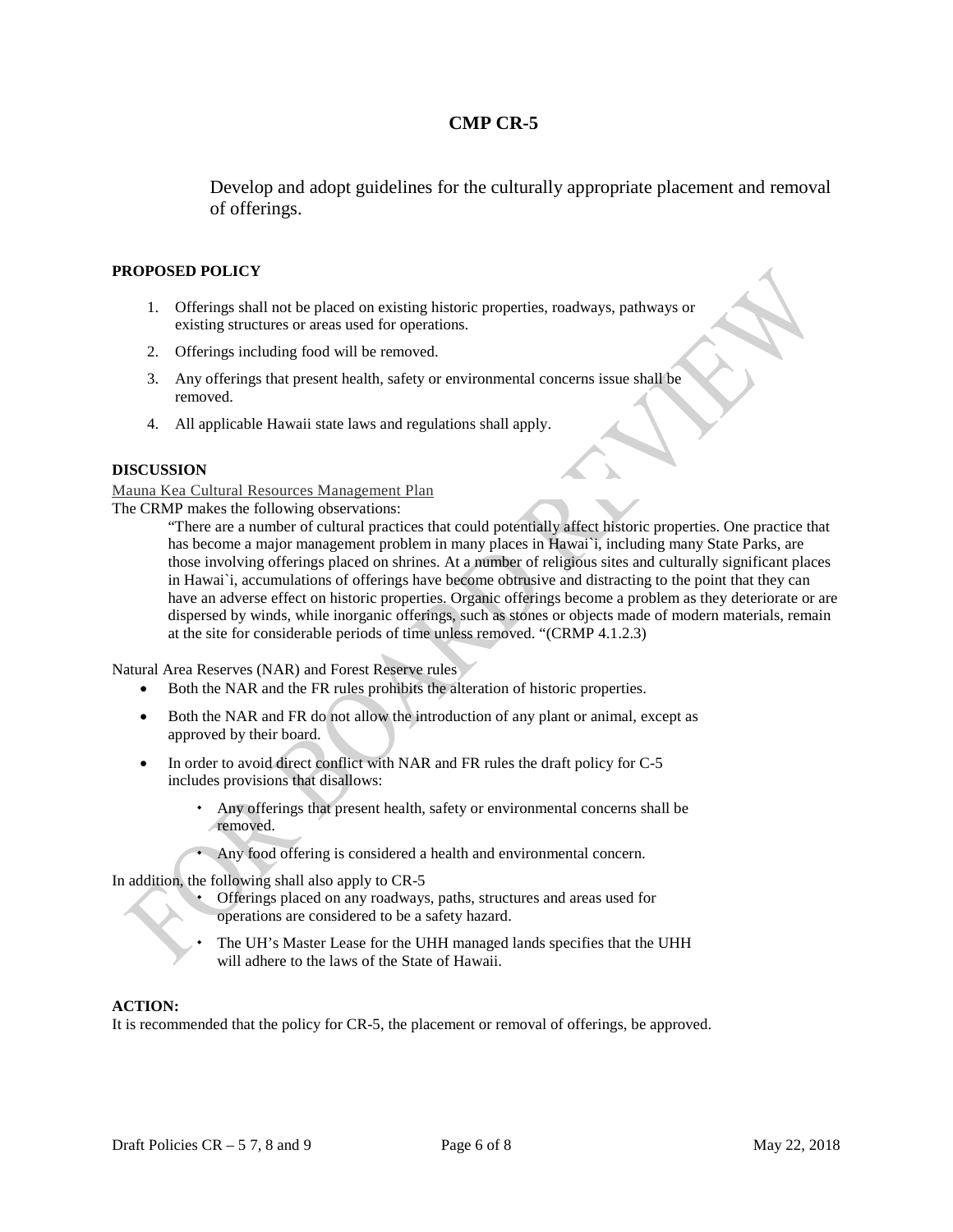Develop and adopt a management policy for the UH Management Areas on the scattering of cremated human remains.

#### **PRPOPOSED POLICY**

The scattering of cremated human remains, or ashes, is allowed provided the manner in which the scattering of the cremated remains is carried out discretely and away from public view and areas where the public frequents. The cremated remains must not be identifiable as human remains. Further, no memorials, including plaques, flowers, plants or plant material, food, religious symbols or personal objects are to be left in the area. The permittee recognizes and is aware of the sensitivity of this activity and agrees to perform it in a discreet and private manner.

- 1. Cremated remains must be scattered and not left or buried in a container such as a bag or urn.
- 2. No memorials, such as photos, personal objects, religious symbols, flowers, plant material, food, plaques, etc. shall be left at, near or on the landscape.
- 3. The scattering of cremated remains shall take place in areas away from public view and at a minimum of 100 yards where the public frequents including trails, roads, developed facility or body of water.
- 4. The scattering of human remains shall take place at least 100 yards from any historic property.
- 5. The scattering of cremated remains is prohibited in the vicinity of any ʻōhelo berry bushes.
- 6. Cremated remains must not be identifiable as human remains including bone fragments.
- 7. In the event scattered cremated remains are found they will be buried to the extent possible and the location documented.
- 7. In the event that any containers with cremated remains discovered on any University of Hawaii managed lands on Maunakea will be removed and stored for a period of time and later relocated or scattered.
- 8. If there are more than 10 people that will participate in the scattering of the cremated remains then a Special Use Permit from the Office of Maunakea Management is required.
- 9. All scattering of human remains shall be done with respect.
- 10. All applicable Hawaii state laws and regulations shall apply.

### **DISCUSSION**

There are no reference materials attached to this item since the State of Hawaii has no applicable laws regarding the scattering of cremated human remains. The Department of Health (DOH) does not have any administrative rules governing the scattering of cremated human remains for the general public. The DOH has determined that cremated human remains are not an environmental hazard. While there are Federal laws under the Clean Water Act and rules of the Environmental Protection Agency that pertain to the scattering of ashes those laws and rules apply to scattering in the sea, lakes or rivers.

The CMP recommends that UH "adopt a policy similar to that recently instituted at Hawai'i Volcanoes National Park, with the following considerations: The scattering of cremated human remains requires a special use permit. A death certificate is required to obtain a special use permit. Conditions of the permit include: scattering must take place in a such a manner and in such a location that the ashes will not be located and identified as human remains; no memorials, plaques, photos or flowers may be left behind; the permittee recognizes and is aware of the sensitivity of this activity and agrees to perform it in a discrete and private manner; all local, state, and county rules and regulations must be followed; violation of the terms